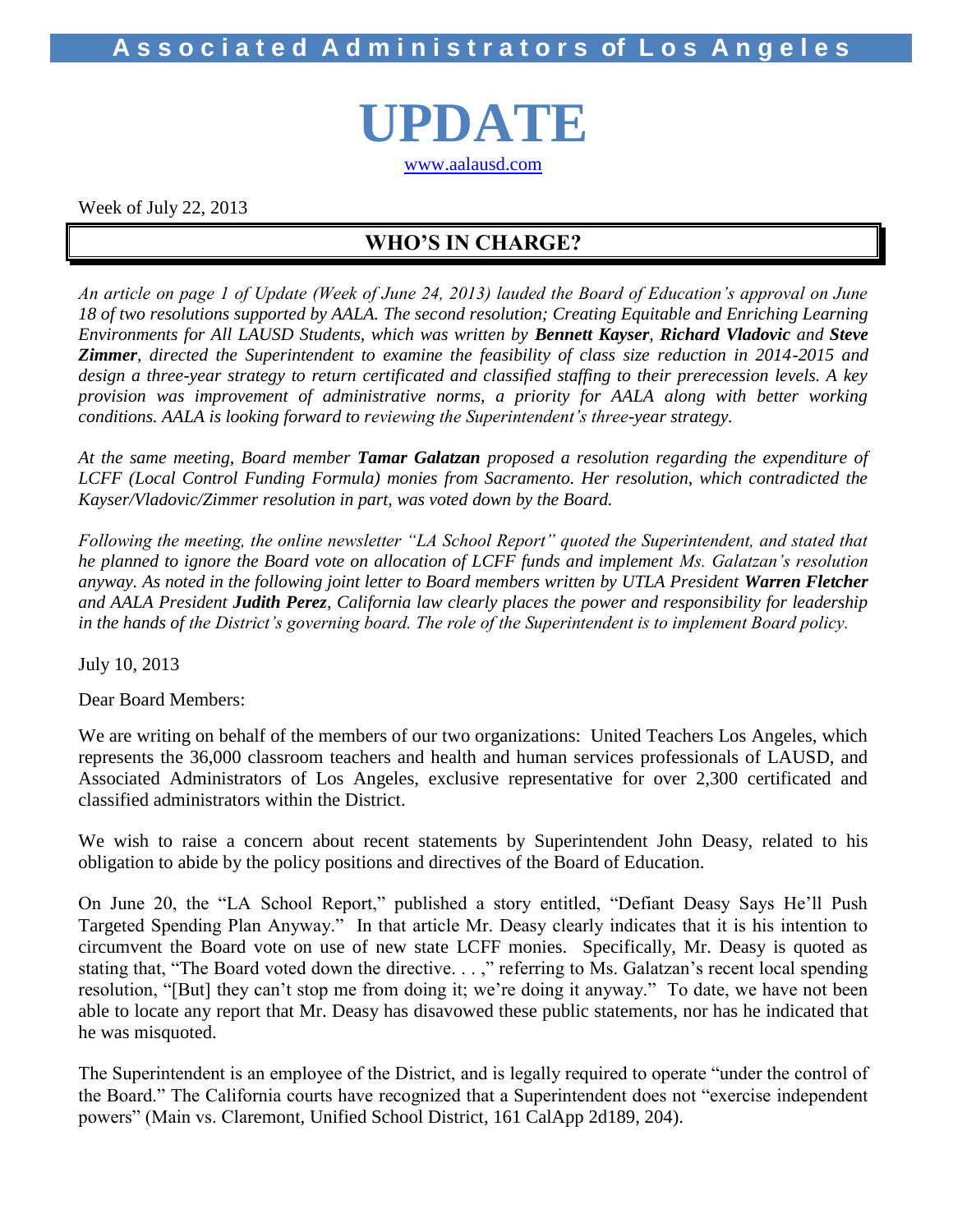### **WHO'S IN CHARGE? (Cont.)**

As the presidents of two organizations charged with representing and bargaining for a large proportion of District employees, we do not expect that Mr. Deasy's statements and policy positions will always align with those of our respective organizations. However, as both District employees and as taxpayers, we do expect that the Superintendent will, at all times, discharge his duties in a manner that is consistent with his role as the District's chief executive officer. Statements and conduct to the contrary can only erode public confidence in the Board and the District. California law clearly places both the power and the responsibility for ultimate leadership of the District in the hands of its elected governing board. Regardless of Mr. Deasy's motives or intentions, no district, and no community, is served when this democratic authority is undermined.

Please contact either of us if you have any questions. We are thankful for your time and attention to this matter.

# **CORE CLIFFHANGER!**

As *Update* goes to press this week, LAUSD Superintendent **John Deasy** is in Washington, D.C., with his fellow Superintendents from eight other California school districts who are members of CORE (the California Office to Reform Education). Their goal is to persuade U.S. Secretary of Education **Arne Duncan** to grant the nine California CORE districts a three-year waiver from onerous provisions of NCLB (No Child Left Behind), due to kick in this school year. If the waiver is granted, CORE districts (LAUSD, Long Beach, Santa Ana, San Francisco, Oakland, Fresno, Sacramento City, Clovis and Sanger) will have flexibility to spend \$100 million in Title I funds for children living in poverty. If the waiver is not granted, severe penalties are in store, including rigid requirements for how Title I money will be spent and the potential loss of funding.

Nationally, 39 states and Washington, D.C., have received waivers, and others currently are under consideration. California has declined to apply for a state waiver, due to concerns expressed by the Governor, the State Superintendent of Public Instruction, the California Teachers Association (CTA) and others. One issue is the right of states to determine their own education policy. Another is the federal requirement that waiver applications include the use of student test data in teacher evaluation.

While AALA has not taken a formal position on CORE's waiver application, we strongly support collaborative efforts to improve all students' academic achievement. Further, we respect the work of **Michael Fullan**, who consulted with CORE district representatives on the waiver proposal. Most importantly, we believe that AALA must be at the table to be part of planning and implementation, should the waiver be granted.

Please read next week's *Update*. We will keep you informed on this important issue.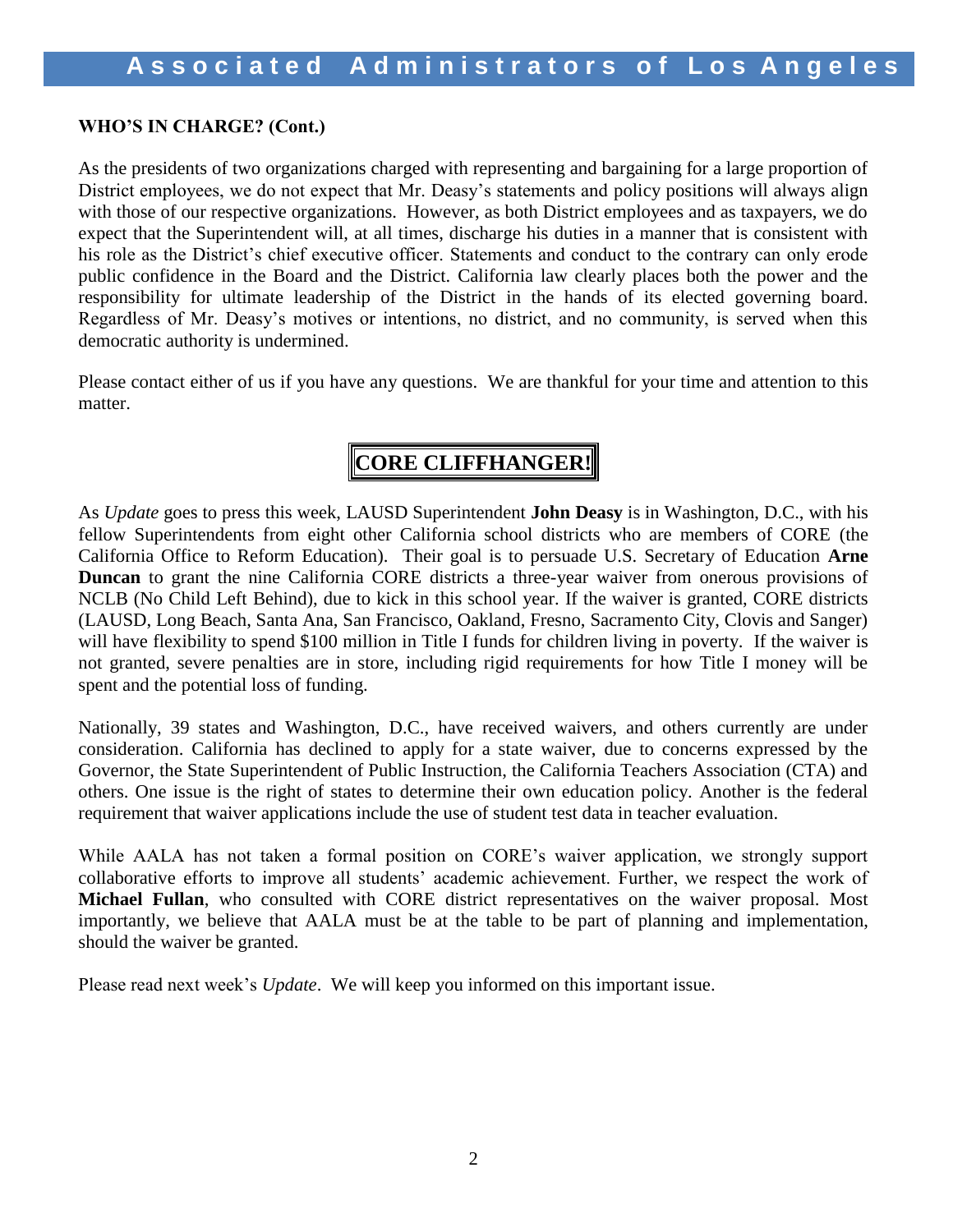# **HEALTH BENEFITS FAQ**

### *TOPIC: TOPIC: URGENT CARE OR THE EMERGENCY ROOM?*

#### **Where do I go when I need immediate medical care?**

Go to the Emergency Room or call 911 if you experience a severe or **life-threatening** injury or medical symptom. Go to Urgent Care if your condition calls for immediate attention, but is NOT life threatening.

### **What are some examples of "serious" symptoms that do not require Emergency Room treatment?**

Urgent care conditions are not life threatening and may include symptoms such as a cough, sore throat, fever not higher than 104°, earache, backache, rash, sprained ankle, animal bites and minor wounds.

#### **What are some examples of life-threatening symptoms that require Emergency Room treatment?**

- Emergency conditions include medical, maternity or psychiatric problems that would lead to loss of life, limb or eyesight. An emergency may also include the need for immediate help to treat severe pain or relieve suffering.
- Some specific symptoms include:
	- o Chest pain or pressure which radiates to the arms, neck, back, shoulder, jaw, arm or wrist
	- o Sudden onset of severe abdominal pain
	- o Severe shortness of breath
	- o Sudden decrease in or loss of consciousness
	- o Sudden inability to talk or to move one side of the body, or sudden slurred speech
	- o Severe, persistent bleeding that cannot be stopped; vomiting blood
	- o Major injuries such as gunshot or stab wounds or severe injuries from a vehicle accident
	- o For pregnant women only: "active labor," which means a labor when there is inadequate time for a safe transfer to your plan's hospital
	- o Poisoning

#### **Are both Urgent Care and the Emergency Room accessible 24 hours/7 days a week?**

Emergency Care is available 24 hours a day, 7 days a week. Most Urgent Care facilities are not available 24/7, but generally have extended and weekend hours with shorter wait times than the ER. Because of the variability between medical plans, members should find out the hours and locations of the nearest Urgent Care facilities and keep the information readily available. Check your plan's website or call an Advice Nurse, a special phone number or a primary care physician.

#### **Is there a difference in copayments for Urgent Care and Emergency Room services?**

Yes, expect a higher copayment for Emergency Room treatment—either \$50 or \$100 per visit, depending on your medical plan. Urgent Care copay/coinsurance rates are generally the same as a regular doctor's visit, with the exception of Health Net HMO, which is \$50 per visit, but waived if admitted to the hospital. Your plan's copays are available in your plan's Summary of Benefits on the District's Benefits Administration website at: [http://benefits.lausd.com.](http://benefits.lausd.com/)

#### **What should I do if I need Urgent Care or Emergency Room care and am not near my plan's medical facilities?**

If you are outside of your plan's service area, the costs of emergency treatment at an out-of-network facility will be covered through your plan. Check your plan to learn the number of miles in your service area.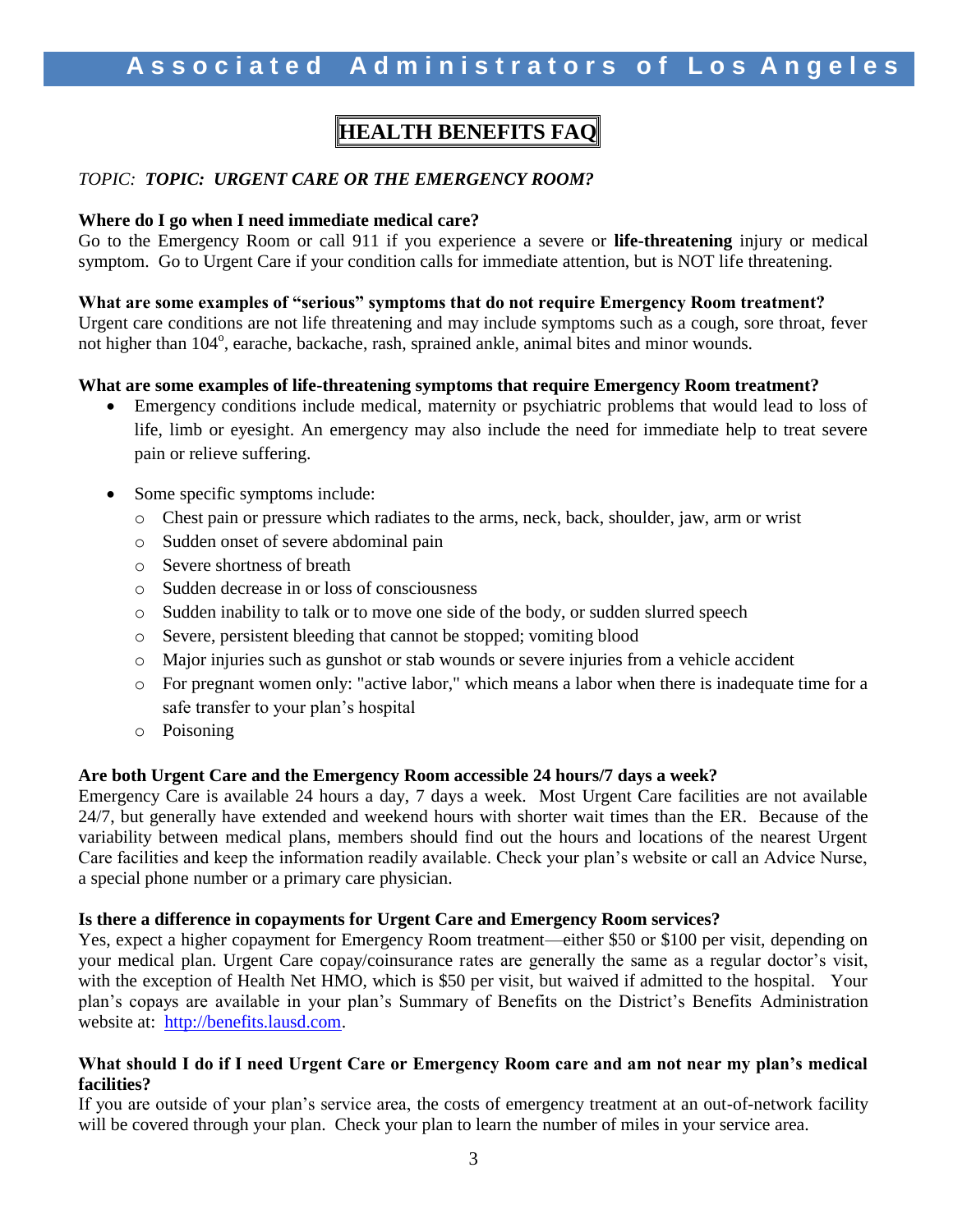### **TIPS FOR CALSTRS MEMBERS**

CalSTRS is the retirement system for certificated employees in K-14 public schools in California. Generally, one automatically becomes a member upon certificated employment. As such, CalSTRS has published actions needed at key milestones for members to heed during their careers in order to enhance their retirement income.

- 1. Less than one year of service credit
	- a. Activate your *myCalSTRS* account at [www.CalSTRS.com.](http://www.calstrs.com/)
	- b. Learn about your benefits.
	- c. Begin a tax-deferred savings account to supplement your retirement income.
- 2. One to five years of service credit
	- a. Designate a one-time death benefit beneficiary (currently \$6,163) by completing the *Recipient Designation* form at [www.CalSTRS.com.](http://www.calstrs.com/) This can be changed at any time, with no financial penalty.
	- b. Review your Retirement Progress Report annually. Talk to your district personnel office if there are discrepancies.
	- c. Attend a CalSTRS workshop.
- 3. Five years of Service Credit
	- a. Attend a CalSTRS workshop.
	- b. Save more for retirement by increasing contributions to tax-deferred account.
	- c. Start looking at your estimated retirement benefit.
	- d. Start developing a financial plan for retirement.
	- e. Continue to monitor your Retirement Progress Report.
- 4. Ten Years of Service Credit
	- a. Review your beneficiary designations and your service credit balance.
	- b. Update your financial plan; determine how much income you will need in retirement.
	- c. Increase contributions to your tax-deferred account.
	- d. Look into purchasing service credit, if available.
	- e. Check into how you will pay for health care in retirement.
- 5. Age 50 to 55 with at least 30 years of service credit or at least age 55 with five or more years of service credit
	- a. You may be eligible to retire.
	- b. Get information on Social Security; see if you are eligible.
	- c. Attend retirement workshop.
	- d. Meet with a CalSTRS benefits counselor.
	- e. Submit the *Preretirement Election of an Option* form to provide a lifetime benefit to someone when you die.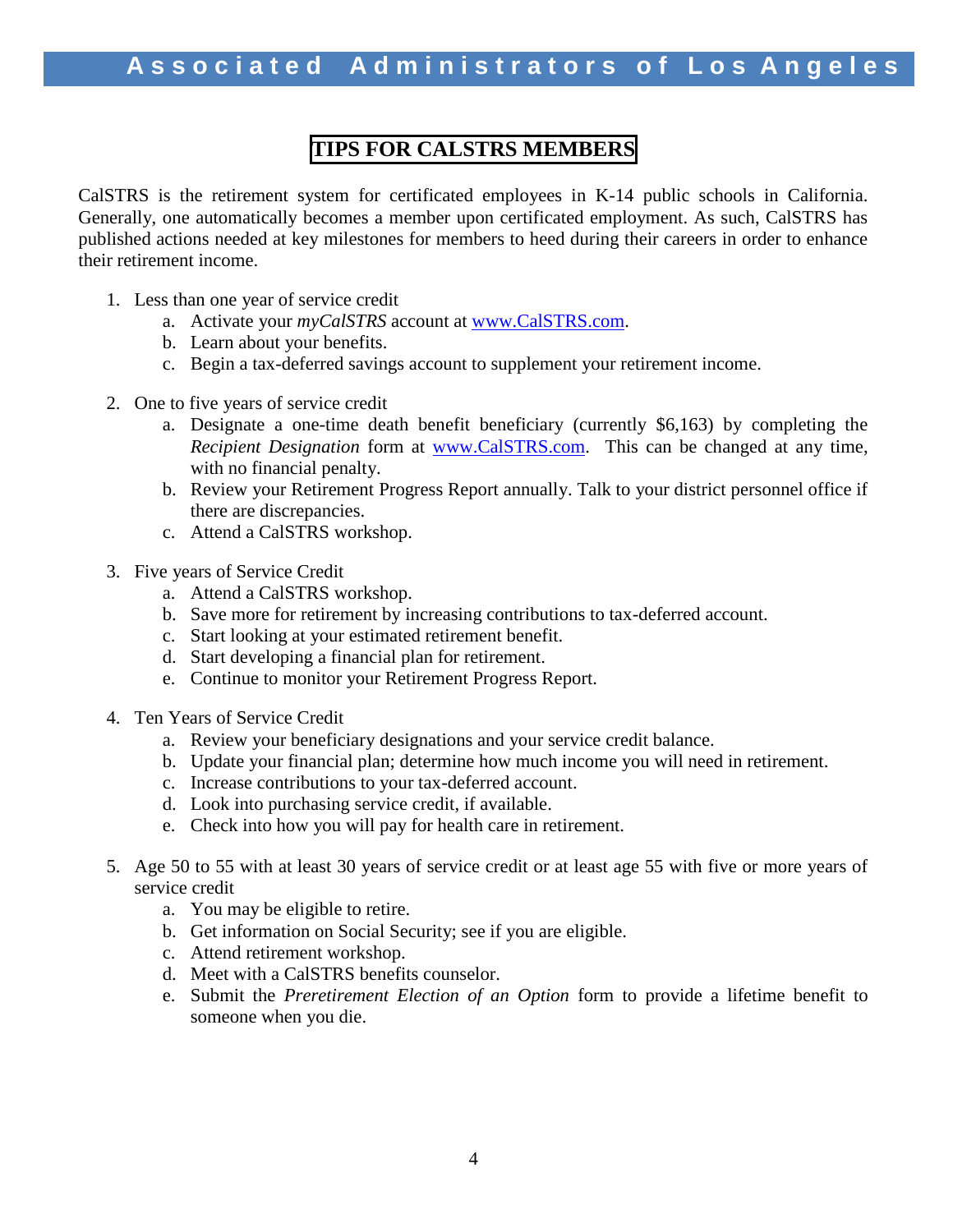### **CALPERS RETIREMENT TIPS**

Most LAUSD classified employees are members of CalPERS, the largest public pension fund in the U.S. It administers retirement benefits for more than 1.6 million current and retired California state, public school and local public agency employees and their families. CalPERS encourages its members to become aware of their benefits via the website, [www.calpers.ca.gov,](http://www.calpers.ca.gov/) through online or in-person classes, by attending a retirement fair or through a counseling appointment at one of the regional offices. For those who may be interested in retiring next year, the following is critical information:

### 1 Year Before Retiring

- Use the calculator on the website to estimate your monthly benefit.
- Enroll in member education classes through the CalPERS Education Center.
- Estimate the cost of purchasing additional service credit using the Service Credit Cost Estimator.
- Contact CalPERS if you have a community property claim on your retirement benefits. You must provide a copy of the court order resolving the claim before you can receive retirement benefits.

### 9 Months Before Retiring

- If you're also a member of another public retirement system in California, there are steps you need to take to ensure you receive all the benefits you deserve from each system. View the publication *When You Change Retirement Systems* for more information.
- If you have Social Security or other non-CalPERS benefits coming later after retirement, you might want to increase your monthly CalPERS income until those benefits begin. See if temporary annuity is right for you.

### 6 Months Before Retiring

- Fill out and mail the *Retirement Allowance Estimate Request Form*.
- Review the *Service Retirement Election Application* and think about the different retirement payment options available to you.
- View important information on taxes and your retirement.

### 4-5 Months Before Retiring

- Start completing the *Service Retirement Election Application*.
- After taking a member education class, schedule a counseling appointment at one of the regional offices if you need more specific information or assistance with your retirement paperwork.

### 3-4 Months Before Retiring

- Finish your retirement application.
- Complete the *Direct Deposit Authorization Form* contained in the retirement application to ensure your monthly benefit payments are securely deposited at your financial institution.

### 3 Months Before Retiring

 Submit your completed retirement application forms and required documents to CalPERS. Be sure to keep a copy of all the forms and supporting documents for your records and future reference.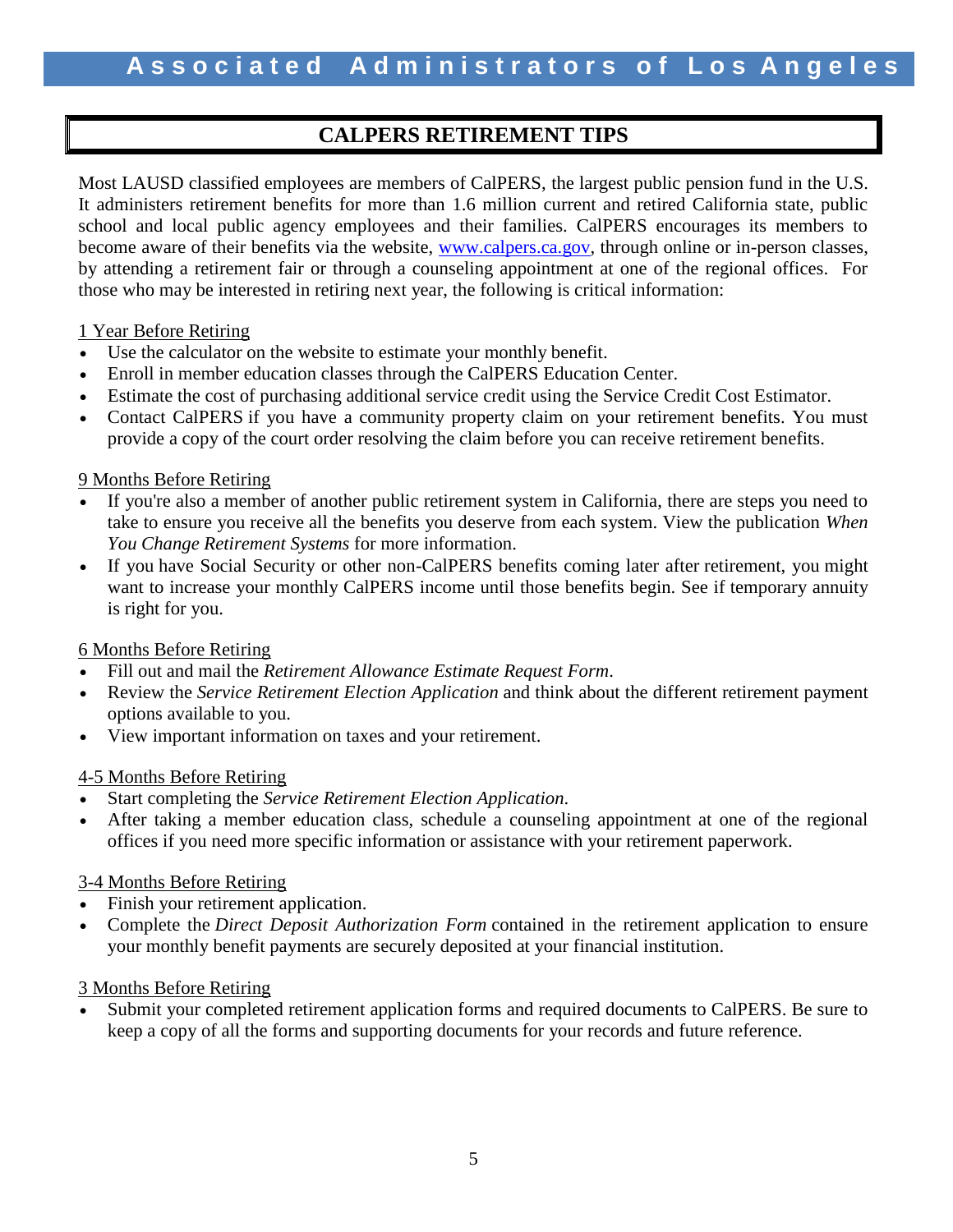### **TEACHER QUALITY RAISES QUESTIONS**

The nonprofit organization National Council on Teacher Quality (NCTQ) issued a report in June in which it rated teacher preparation programs at 608 institutions. It is a scathing indictment of education schools across the country, saying, "… they have become an industry of mediocrity, churning out firstyear teachers with classroom management skills and content knowledge inadequate to thrive in classrooms with ever-increasing ethnic and socioeconomic student diversity." The report's key findings are:

- *Less than 10 percent of rated programs earn three stars or more (on a scale of four).*
- *It is far too easy to get into a teacher preparation program.*
- *Fewer than one in nine elementary programs and just over one-third of high school programs are preparing candidates in content at the level necessary to teach the new Common Core State Standards.*
- Three out of four elementary teacher preparation programs still are not teaching the methods of *reading instruction that could substantially lower the number of children who never become proficient readers.*
- *Just 7 percent of programs ensure that their student teachers will have uniformly strong experiences.*

The report has been widely criticized and disputed by prominent educators and educational organizations across the country due to its questionable research methodology. The NCTQ's website says that it advocates for reforms in a broad range of teacher policies at the federal, state and local levels in order to increase the number of effective teachers. It receives funding from several resources, including the Eli and Edythe Broad, Bill and Melinda Gates and the Walton Family foundations.

NCTQ researchers reviewed thousands of course syllabi, textbooks, student teaching handbooks and student teacher observation reports to examine how the schools operated. Institutions were rated using a four-star system and almost 78 percent received two or fewer stars. The report claims that it looked at 2,420 teacher preparation programs at 1130 institutions in the 50 states and the District of Columbia; however, it only had sufficient information to rank 608 colleges and universities. Only 21 institutions across the country received 3 or 3 ½ stars; none were given 4 stars. California fared particularly poorly in the study, with the majority of its teacher training programs being cited as among the worst in the country. An interesting dichotomy is that of the 63 California schools that were reviewed four were on the *honor roll* (UC Berkeley, UC Irvine, UC San Diego and the University of Redlands for their secondary preparation programs only), while virtually all of the Cal State University system, as well as Azusa Pacific and Loyola Marymount universities, received no stars and were issued a *consumer alert*. The rankings were based on:

- Selection/admission criteria
- Early reading preparation
- Common core elementary preparation
- Common core elementary content
- Student teaching
- Classroom management
- Lesson planning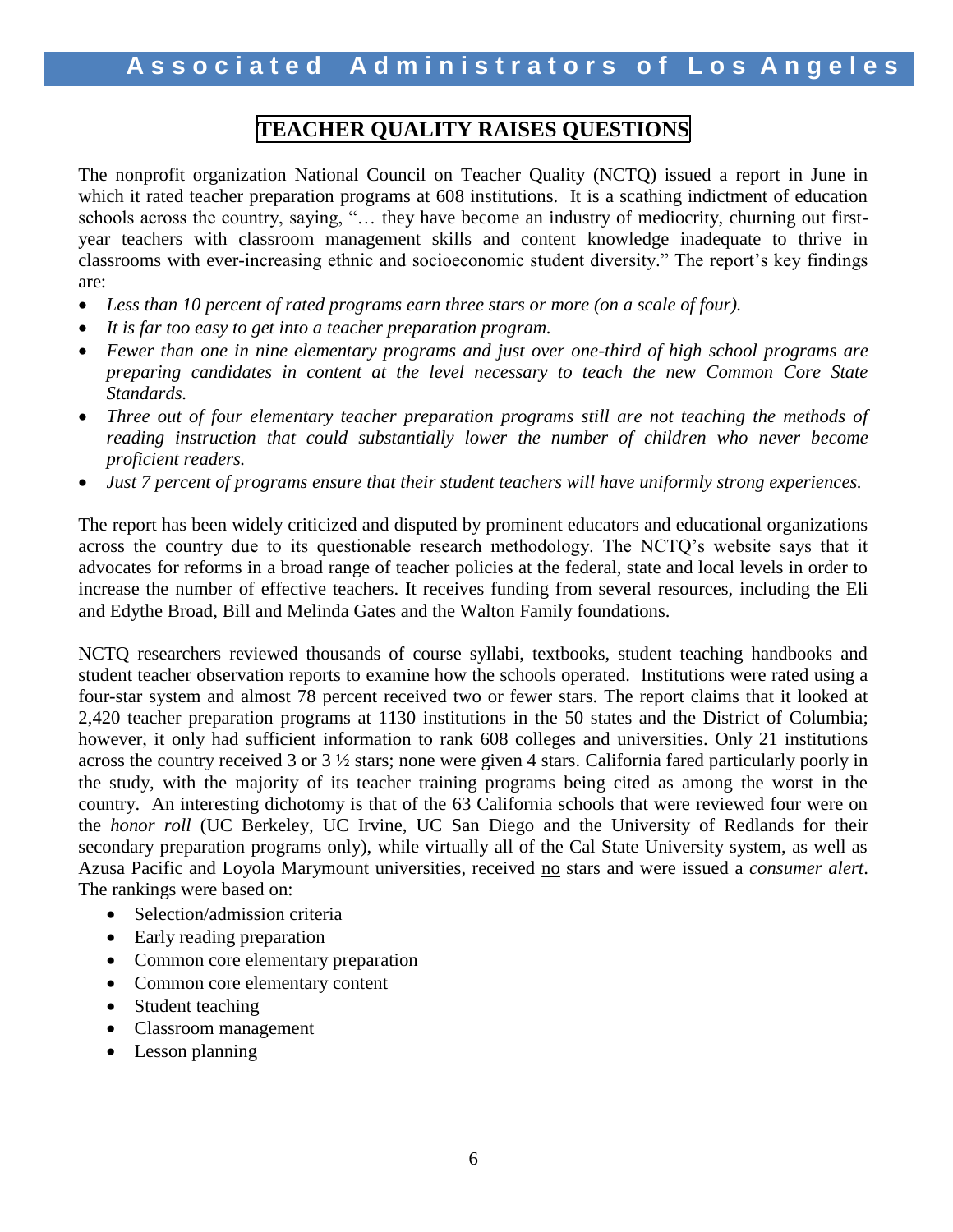### **TEACHER QUALITY RAISES QUESTIONS (Cont.)**

NCTQ admits that it was difficult to obtain information from the institutions and that in many cases it had to rely on public information. Stanford University and the CSU campuses were among 700 colleges that refused to voluntarily participate in the evaluation because of what they perceived as serious flaws in the research methodology. Critics say that the methodology was just a paper review against a checklist with no consideration of the quality of instruction, what students learned or whether the graduates were successful teachers. The American Institutes for Research has challenged this document review process stating that utilizing it *as a research base is just not robust enough to build assessment for accountability.* **Dr. Linda Darling-Hammond**, California Commission on Teacher Credentialing Chair, says that the degree of inaccuracy in the data is "shocking" and that the staff made "serious mistakes." One school was given a high rating for a program that doesn't even exist, while others were cited as not offering programs which they clearly did. She did, however, validate that the standards used by the NCTQ were appropriate, although the methods for collection and analysis were flawed. State Superintendent of Public Instruction **Tom Torlakson** also voiced misgivings about the report's findings and suggested that those who are serious about examining the quality of teacher preparation programs should look elsewhere. **Dr. Beverly Young**, Assistant Vice Chancellor for Academic Affairs at Cal State, said, "I think it's important that people understand this work for what it is. It really is just a piece of work with a political agenda …"

**Kate Walsh**, NCTQ President, said that evaluating programs by looking at entry requirements, course offerings and student teaching methods is just as important as looking at outcome data. She defends the report, points to the support it has received from LAUSD Superintendent **John Deasy**, U.S. Education Secretary **Arne Duncan**, Democrats for Education Reform (former Senator **Gloria Romero** is the California branch director), Education Trust – West and EdVoice and says it provides a valuable service for applicants to education schools. The report also received support from the superintendents of San Francisco, Sacramento and Oakland.

Whether one agrees or disagrees with the report, we must be mindful that this is just one study in a plethora of efforts attacking public education. As policymakers searched for something to blame for low student achievement in urban schools, they first fixated on teachers and now have moved to their professors.What is important is that we recognize who provides the support and funding sources for the many critical reports, studies and reform efforts. Yes, NCTQ does receive funding from the Gates and Broad foundations, but members of its advisory board also have connections to Teach For America, Rupert Murdoch's News Corp, New York Mayor Bloomberg and Jeb Bush's Foundation for Excellence in Education. More often than not, we can *follow the money* back to those who champion market-driven solutions and privatization.

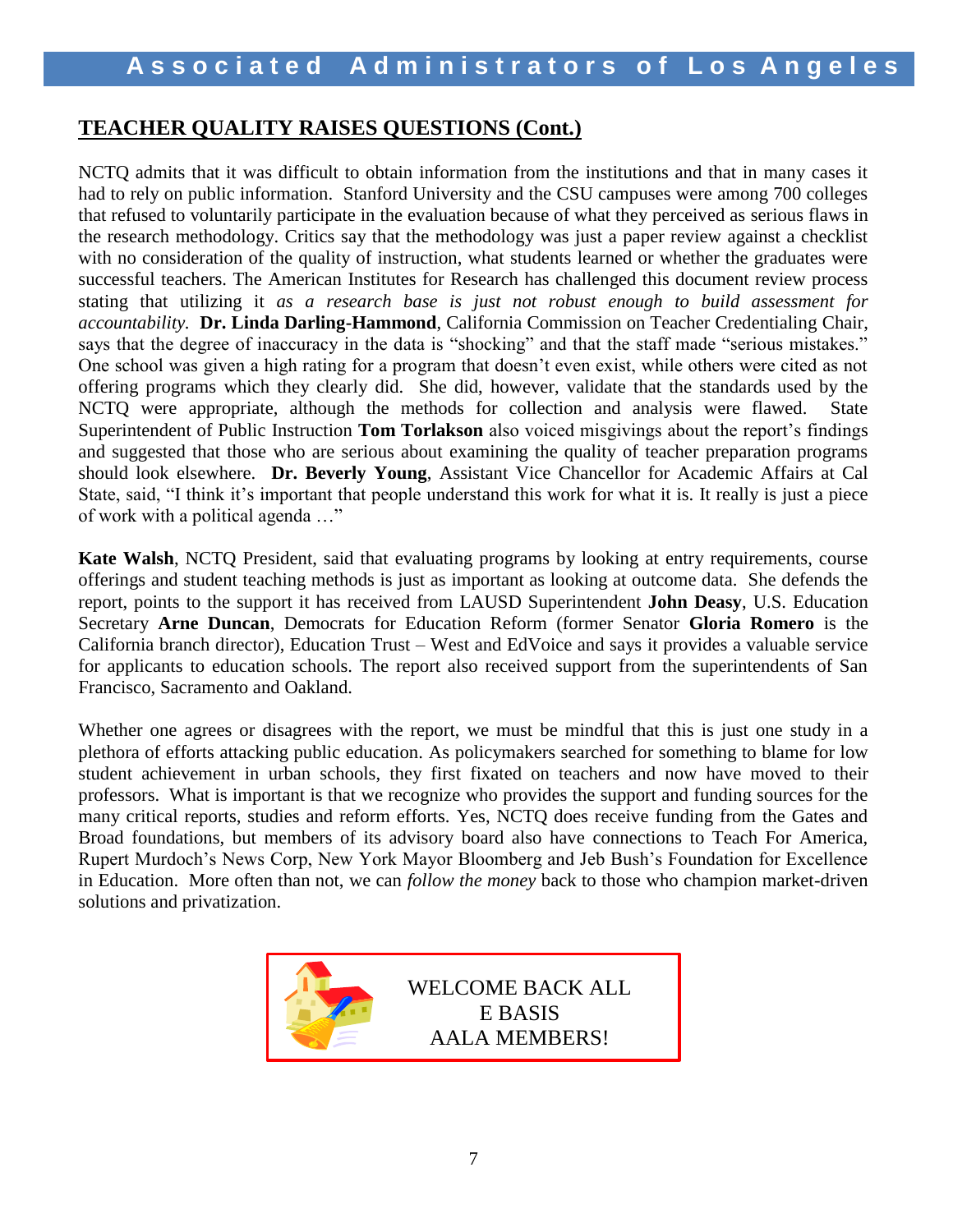# Associated Administrators of Los Angeles

| <b>EVENT</b>                                | <b>DATE</b>              | <b>CONTACT</b>                         |
|---------------------------------------------|--------------------------|----------------------------------------|
| <b>AALA Executive Board Meeting at AALA</b> | July 22, 2013            | Gema Pivaral, 213.484.2226 or          |
| Offices                                     | 4:30 p.m.                | gpivaral@aala.us                       |
| First Day for D Basis Employees on          | July 22, 2013            |                                        |
| <b>Single Track Calendar</b>                |                          |                                        |
| First Day for B Basis Employees on          | July 29, 2013            |                                        |
| <b>Single Track Calendar</b>                |                          |                                        |
| Organization Presidents' Breakfast at       | August 1, 2013           | Gema Pivaral, 213.484.2226 or          |
| Taix Restaurant                             | $7:30$ a.m.              | gpivaral@aala.us                       |
| Superintendent's Annual Administrators      | August 8, 2013           | 213.241.7000                           |
| Meeting at Hollywood HS                     | 7:30 a.m.                |                                        |
| Beyond the Bell at Dodger Stadium           | August 9, 2013           | Jose Di Raimondo, 213.241.3547         |
| (Discounted tickets for Devil Rays game)    | $7:10$ p.m.              | or jose.diraimondo@lausd.net           |
| Retirement Celebration for Lupe             | August 10, 2013          | Maria Luz Marquez,                     |
| Paramo at Almansor Court                    | $6:00$ p.m. - Midnight   | 213.241.3121 or                        |
|                                             |                          | maria.marquez@lausd.net                |
| Pupil Free Day                              | August 12, 2013          |                                        |
| First Day of Instruction                    | August 13, 2013          |                                        |
|                                             |                          |                                        |
| Retirement Celebration for Dr. Rosa         | August 24, 2013          | <b>Michael Katzman</b> , 818.512.2783  |
| Maria Hernandez at Almansor Court           | $6:00$ p.m. - Midnight   | or katzthedataguy@gmail.com            |
| <b>Admissions Day Observed</b>              | August 30, 2013          |                                        |
| Labor Day                                   | September 2, 2013        |                                        |
| Unassigned Day/School Holiday               | September 5, 2013        |                                        |
| B, C, D, E Basis Single Track               |                          |                                        |
| Team Heal's Afternoon of Jazz at the        | September 7, 2013        |                                        |
| Wilshire Country Club                       | $2:00 - 7:00$ p.m.       |                                        |
| CalPERS Retirement Planning Fair at         | September 13-14, 2013    | www.calpers.ca.gov                     |
| <b>Westin Long Beach Hotel</b>              | $8:30$ a.m. $-4:00$ p.m. |                                        |
|                                             |                          |                                        |
| AALA Fall Reception at The Center at        | September 18, 2013       | Cathy Vacca, cvacca@aala.us            |
| Cathedral Plaza                             | 4:30 p.m. $-7:00$ p.m.   | or 213.484.2226                        |
| Beyond the Bell at Dodger Stadium           | September 27, 2013       | <b>Jose Di Raimondo</b> , 213.241.3547 |
| (Discounted tickets for Rockies game)       | $7:10$ p.m.              | or jose.diraimondo@lausd.net           |

# **CALENDAR**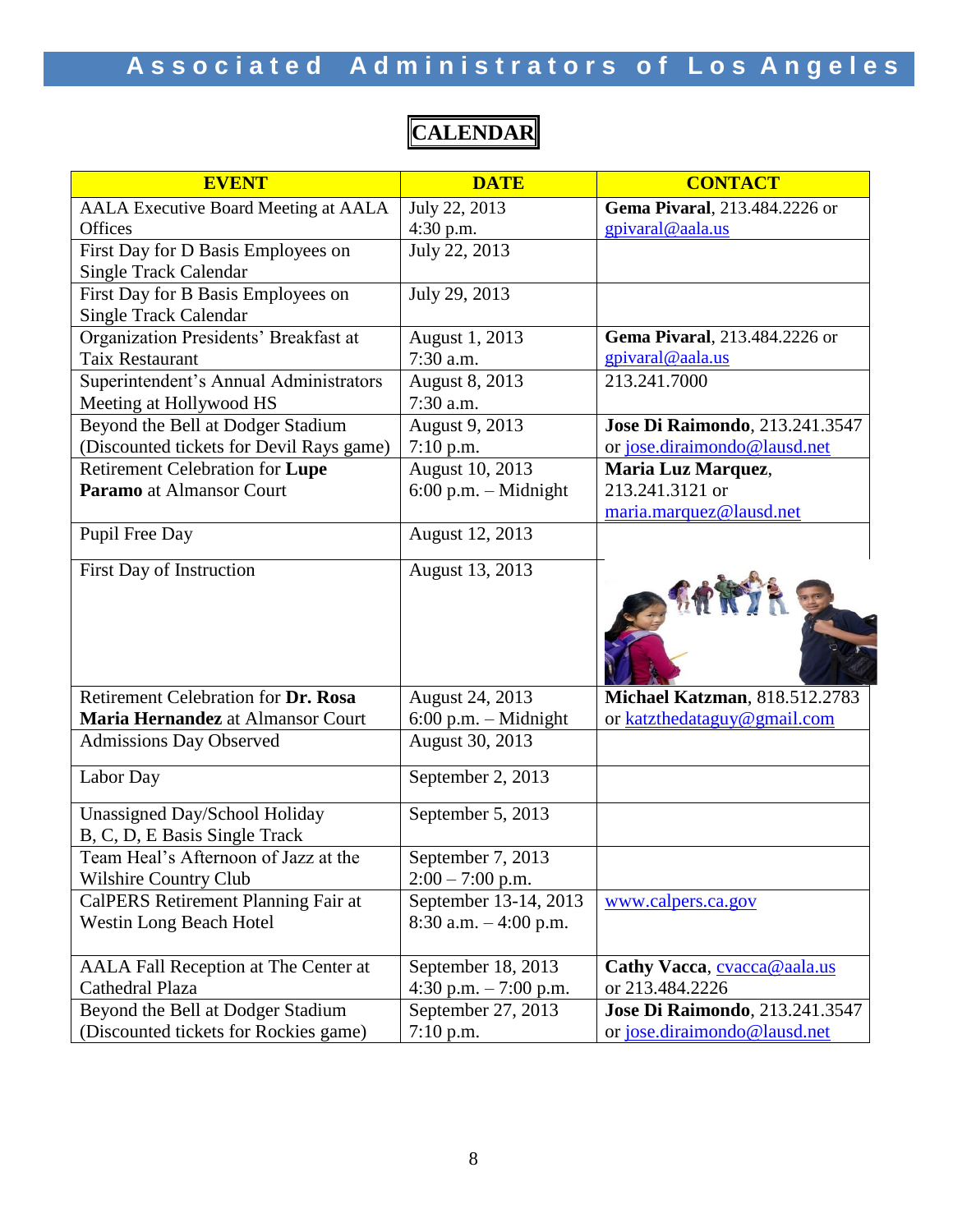### **ACCIDENT INSURANCE ENROLLMENT DEADLINE EXTENDED**

As a member of AALA, you are offered benefits that are important to you and your family. For example, you may obtain accident insurance that will pay a benefit to you if you are injured and need treatment. The enrollment window has been extended to July 31, 2013. Please click on the links below for more information or contact E.J.S. Insurance Services, Inc., at 1.866.583.6384:

[Watch a Video](http://www.pages01.net/unum/rovian/accident.html?webSyncID=8583b59d-f2eb-4e25-a8d8-401237037dee&vs=ZTkzZTgxN2UtZWE5Ni00ZjMzLTk2NmUtNGE4ZTA4NjZjMTdlOzsS1) [Basic Information](http://forms.unum.com/StreamPDF.aspx?strURL=/FMS_120632-1.pdf&strAudience=StreamByNumber) Benefits Payout Amounts

**[Outline of Coverage](http://forms.unum.com/StreamPDF.aspx?strURL=/FMS_040583-2.pdf&strAudience=StreamByNumber)** [Election Form/Rates](http://forms.unum.com/StreamPDF.aspx?strURL=/FMS_120650-1.pdf&strAudience=StreamByNumber)

### **FIELDING GRADUATE UNIVERSITY PRELIMINARY ADMINISTRATIVE SERVICES CREDENTIAL (PASC)**

District principals are encouraged to invite their teachers who have administrative potential to attend an information session to learn about Fielding's customized Preliminary Administrative Services Credential (PASC) cohort for Los Angeles Unified School District educators whose aim is to complete the program by August 2014. The program is designed to prepare California educators to become instructional leaders in a collaborative learning community environment.



To view flyer, click [HERE](http://www.aala.us/docs/2013/07/2013-LAUSD-Flier-5-28-13-R2-4corrected.docx) or contact **Dr. Teresa Marquez-Lopez**, Associate Dean, at 951.288.9849 or e-mail [teresaml@fielding.edu](mailto:teresaml@fielding.edu) for more information.



**AALA FALL RECEPTION**

The Center at Cathedral Plaza September 18, 2013 4:30 p.m.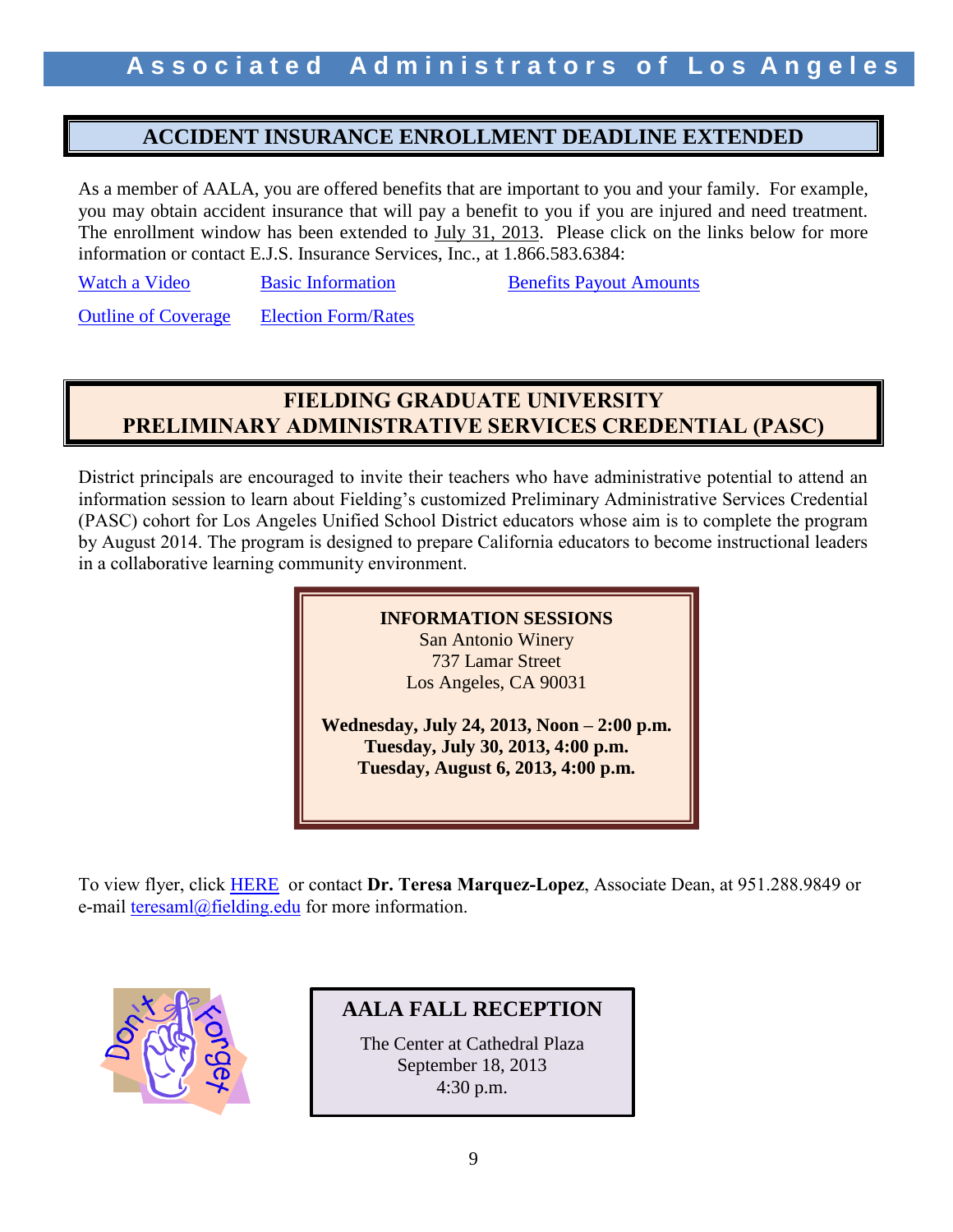## **POSITIONS AVAILABLE**

*Minimum Qualifications: Candidates are responsible for making sure all the District requirements have been met. Please do not contact AALA for information regarding positions; use the contact phone number provided in the announcement or visit [http://teachinla.com/admin\\_vacancies/](http://teachinla.com/admin_vacancies/) (certificated) and [http://www.lausdjobs.org](http://www.lausdjobs.org/)  (classified) for detailed requirements for positions and employment updates.*

### **CERTIFICATED**

### *PRINCIPAL, ELEMENTARY*

**Martin Luther King Jr. Elementary School, ISIC, MST 41G, E Basis.** For information and application procedures please contact **Katie McGrath**, Instructional Director, at 213.241.0141. Application deadline is Friday, July 26, 2013.

### *PRINCIPAL, ELEMENTARY*

**Lanai Road Elementary School, ESC North, MST 41G, E Basis.** For information and application procedures please contact **Lisa Gaboudian**, Instructional Director, at 818.654.3600. Application deadline is Monday, July 22, 2013.

### *PRINCIPAL, ELEMENTARY*

**Ramona Elementary School, ESC West, MST 42G, E Basis.** For information and application procedures please contact **Autri Streeck**, Instructional Director, at 310.914.2112. Application deadline is Thursday, August 1, 2013.

### *COORDINATOR, ELEMENTARY LITERACY/ENGLISH-LANGUAGE ARTS (ELA)*

**Office of Curriculum, Instruction and Support Services (OCISS), ESC East, MST 41G, Temporary Adviser, E Basis.** For information and application procedures please contact **Gloria Raif,** Senior Secretary, at 213.241.5333 or [gloria.raif@lausd.net.](mailto:gloria.raif@lausd.net) Application deadline is 5:00 p.m., Friday, July 26, 2013.

### *COORDINATOR, ELEMENTARY MATHEMATICS PROGRAM*

**Office of Curriculum, Instruction and Support Services (OCISS), ESC East, MST 41G, Temporary Adviser, E Basis.** For information and application procedures please contact **Gloria Raif**, Senior Secretary, at 213.241.5333 or [gloria.raif@lausd.net.](mailto:gloria.raif@lausd.net) Application deadline is 5:00 p.m., Friday, July 26, 2013.

#### *COORDINATOR, SITE OPERATIONS*

**24th Street Elementary School, ISIC, MST 38G, B Basis.** For information and application procedures please contact **Dr. Angel Barrett**, Lead Instructional Director, at 213.241.0100. Application deadline is 5:00 p.m., Friday, July 26, 2013.

#### *INSTRUCTIONAL DIRECTOR*

**Intensive Support and Innovation Center, ISIC, MST 45G, Temporary Adviser, E Basis.**

For information and application procedures please contact **Marylou Hernandez**, Administrative Assistant, at [marylou.hernandez@lausd.net.](mailto:marylou.hernandez@lausd.net) Application deadline is Wednesday, July 31, 2013.

#### *DIRECTOR, PUPIL SERVICES*

**Division of Student Health and Human Services, MST 45G, A Basis.** For information and application procedures please contact **Debra Duardo,** Executive Director, at 213.241.3840. Application deadline is Wednesday, July 31, 2013.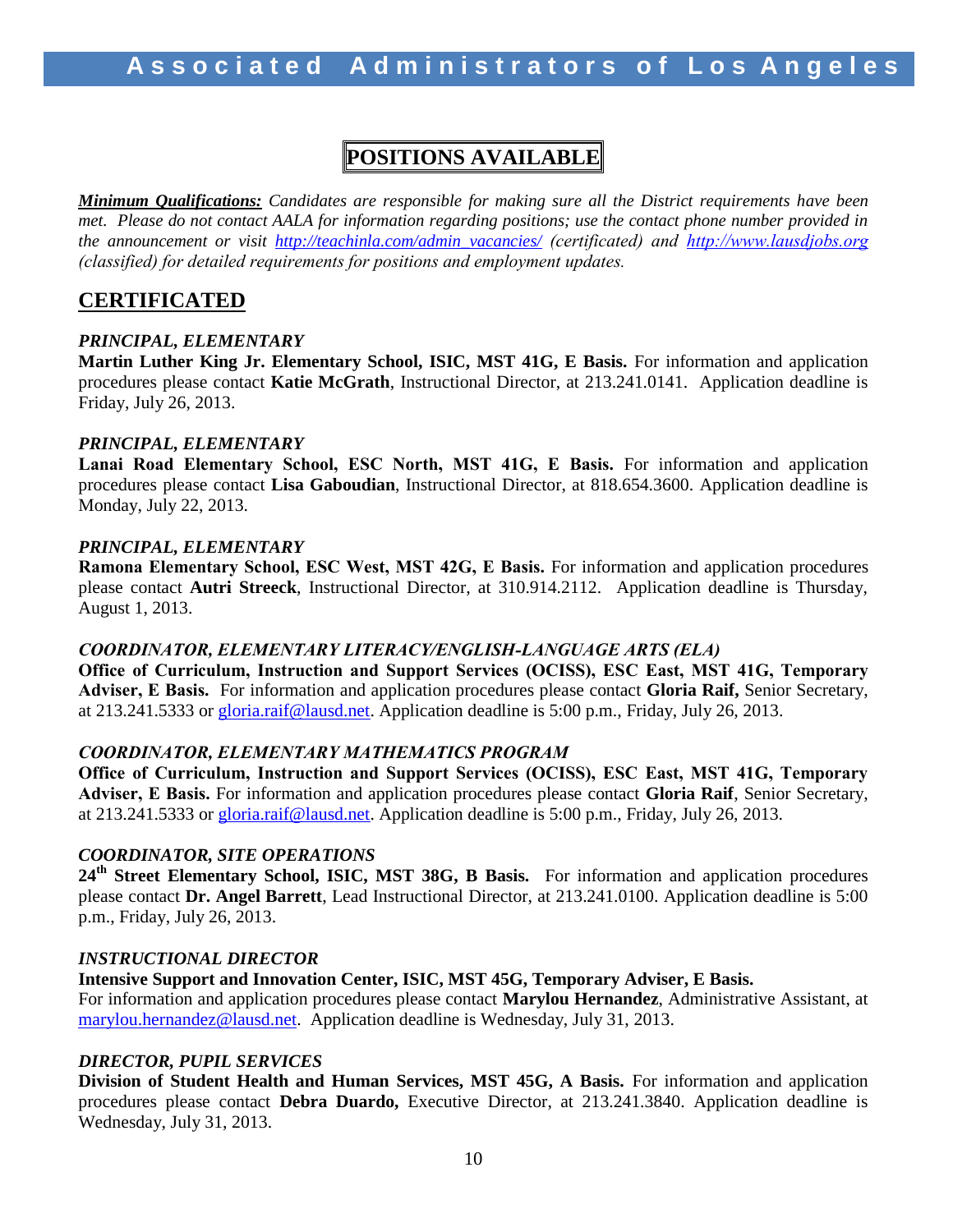# **PREVIOUSLY ANNOUNCED POSITIONS**

| <b>CERTIFICATED POSITIONS</b>  | <b>LOCATION</b>                    | <b>CONTACT</b>                         | <b>DEADLINE</b> |
|--------------------------------|------------------------------------|----------------------------------------|-----------------|
| PRINCIPAL, SECONDARY           | <b>West Adams</b>                  | Liliana Vasquez,                       | Friday          |
| $MST 47G + stipend, E Basis$   | Preparatory High                   | Director of Operations,                | July 19, 2013   |
|                                | School, L.A.'s                     | 213.745.4928 or                        |                 |
|                                | Promise                            | careers@laspromise.org                 |                 |
| PRINCIPAL, SECONDARY           | Washington                         | Dina Sim, Instructional                | Friday          |
| MST 47G, E Basis               | Preparatory High                   | Director, at 213.241.0100              | July 19, 2013   |
|                                | School, ISIC                       |                                        |                 |
| PRINCIPAL, ELEMENTARY          | 93 <sup>th</sup> Street Elementary | <b>Christopher Downing,</b>            | Friday          |
| MST 43G, E Basis               | School, ESC South                  | <b>Instructional Director,</b>         | July 19, 2013   |
|                                |                                    | 310.354.3400                           |                 |
| PRINCIPAL, ELEMENTARY          | <b>Ambler Elementary</b>           | <b>Mercedes Velazquez,</b>             | Friday          |
| MST 41G, E Basis               | School and Gifted                  | <b>Instructional Director,</b>         | July 19, 2013   |
|                                | Magnet, ESC South                  | 310.354.3400                           |                 |
| PRINCIPAL, ELEMENTARY          | <b>Gledhill Magnet</b>             | Pamela Sasada,                         | Wednesday       |
| MST 41G, E Basis               | Elementary School,                 | <b>Instructional Director,</b>         | July 24, 2013   |
|                                | <b>ESC North</b>                   | 818.654.3600                           |                 |
| PRINCIPAL, ELEMENTARY          | Van Deene                          | <b>Tina Choyce,</b>                    | Friday          |
| MST 41G, E Basis               | Elementary                         | <b>Instructional Director,</b>         | July 26, 2013   |
|                                | School, ESC South                  | 310.354.3400                           |                 |
| PROGRAM COORDINATOR,           | <b>Talent Management</b>           | <b>Attn: Michele Shannon</b>           | 5:00 p.m.       |
| LAUSD/GREEN DOT                | Division                           | http://teachinla.com/admin_vacancies/. | Friday          |
| ADMINISTRATOR-IN-              |                                    |                                        | July 19, 2013   |
| <b>RESIDENCE PROGRAM (AIR)</b> |                                    |                                        |                 |
| MST 43G, A Basis               |                                    |                                        |                 |
| <b>ADMINISTRATIVE</b>          | <b>Talent Management</b>           | <b>Attn: Michele Shannon</b>           | 5:00 p.m.       |
| COORDINATOR, NEW AND           | Division                           | http://teachinla.com/admin_vacancies/. | Friday          |
| <b>ASPIRING ADMINISTRATORS</b> |                                    |                                        | July 19, 2013   |
| MST 43G, A Basis               |                                    |                                        |                 |
| SPECIALIST, SPECIAL            | Division of Special                | <b>Veronica Smith,</b>                 | 5:00 p.m.       |
| <b>EDUCATION PLANNING AND</b>  | Education                          | Director, 213.241.5438 or              | Monday          |
| PERFORMANCE MANAGEMENT         |                                    | veronica.smith@lausd.net               | July 22, 2013   |
| MST 38G, B Basis               |                                    |                                        |                 |
| DIRECTOR, EDUCATIONAL          | <b>Educational Equity</b>          | <b>Charlotte Sewell,</b>               | $5:00$ p.m.     |
| <b>EQUITY COMPLIANCE</b>       | Compliance Office,                 | Administrative                         | Wednesday       |
| MST 45G, A Basis               | Office of the General              | Coordinator,                           | July 24, 2013   |
|                                | Counsel                            | 213.241.6601                           |                 |
| ASSISTANT PRINCIPAL,           | Thomas Jefferson                   | Dr. Shelley Holt,                      | $4:00$ p.m.     |
| SECONDARY COUNSELING           | High School, ISIC                  | <b>Instructional Director,</b>         | Wednesday       |
| <b>SERVICES</b>                |                                    | 213.241.0100                           | July 24, 2013   |
| MST 41G, B Basis               |                                    |                                        |                 |